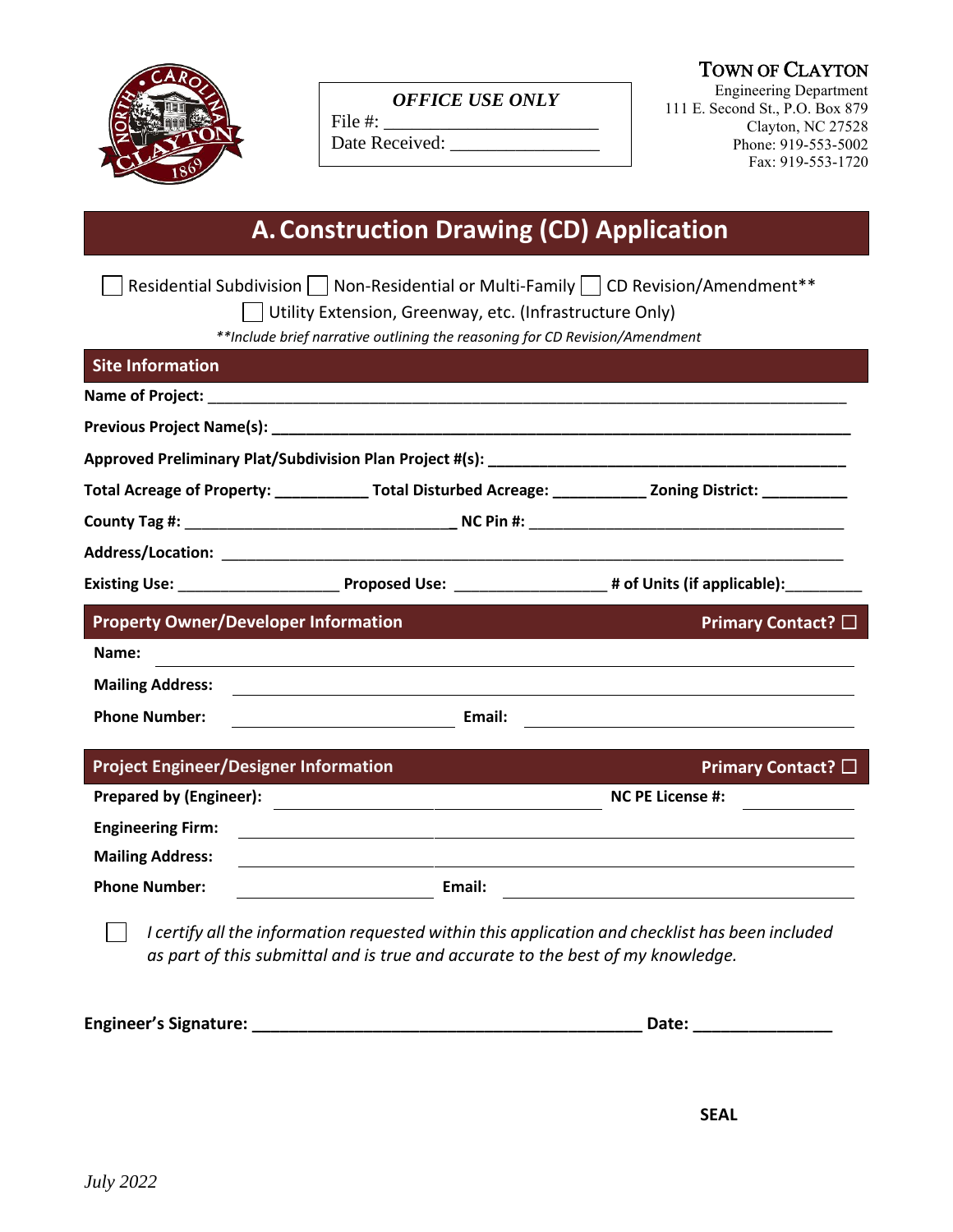## **B. Erosion and Sediment Control (E&SC)**

*If the submitted project will not disturb at least one acre of land, as defined in Chapter 156 of the ToC Code of Ordinances, please skip to Section C.*

For all projects proposed to disturb one acre or more of land, an erosion and sediment control plan must be submitted for review and approval with CD submittal. Approved construction drawings do not grant approval for land disturbing activities.

Prior to beginning any land disturbing activities, an erosion control permit must be obtained. Upon conditional approval of construction drawings, an erosion control permit application must be submitted with the required supporting documentation and fees. The erosion control permit application can be found on the ToC Engineering webpage.

### **Submittal Requirements**

| Erosion Control Plan with all required materials (use checklist below)                                                         |
|--------------------------------------------------------------------------------------------------------------------------------|
| Erosion Control Plan Review Fee (see section D)                                                                                |
| Property Deed (most current)                                                                                                   |
| <b>Financial Responsibility Form</b>                                                                                           |
| Landowner-Builder Agreement (if landowner is not financially responsible party)                                                |
| State/Federal Permits or Approvals (NCDWR, USACE, FEMA, etc.)                                                                  |
| Does this project require off-site borrow material?                                                                            |
| $Yes \mid \neg No$                                                                                                             |
| Does this project require off-site waste?                                                                                      |
| $Yes \mid \text{No}$                                                                                                           |
| Is there public funding involved?                                                                                              |
| $ Yes** $   No                                                                                                                 |
| **If public funding is involved, plans must be submitted to the NC DEQ-DEMLR Raleigh Regional Office for review, approval, and |
| permitting. Please contact the Stormwater Engineer for more information.                                                       |

 $\mathbf{I}$ *I HEREBY CERTIFY the above information is correct to the best of my knowledge and grading will conform to applicable ordinances. I further agree to indemnify and hold harmless, the Town of Clayton, from any liability damages or losses resulting directly, or indirectly, from land disturbing activities described hereon. I acknowledge that violation of erosion control regulations will result in civil penalties of up to \$5,000.00 per day.*

| Signature:      |  |
|-----------------|--|
| Name (Printed): |  |
| Date:           |  |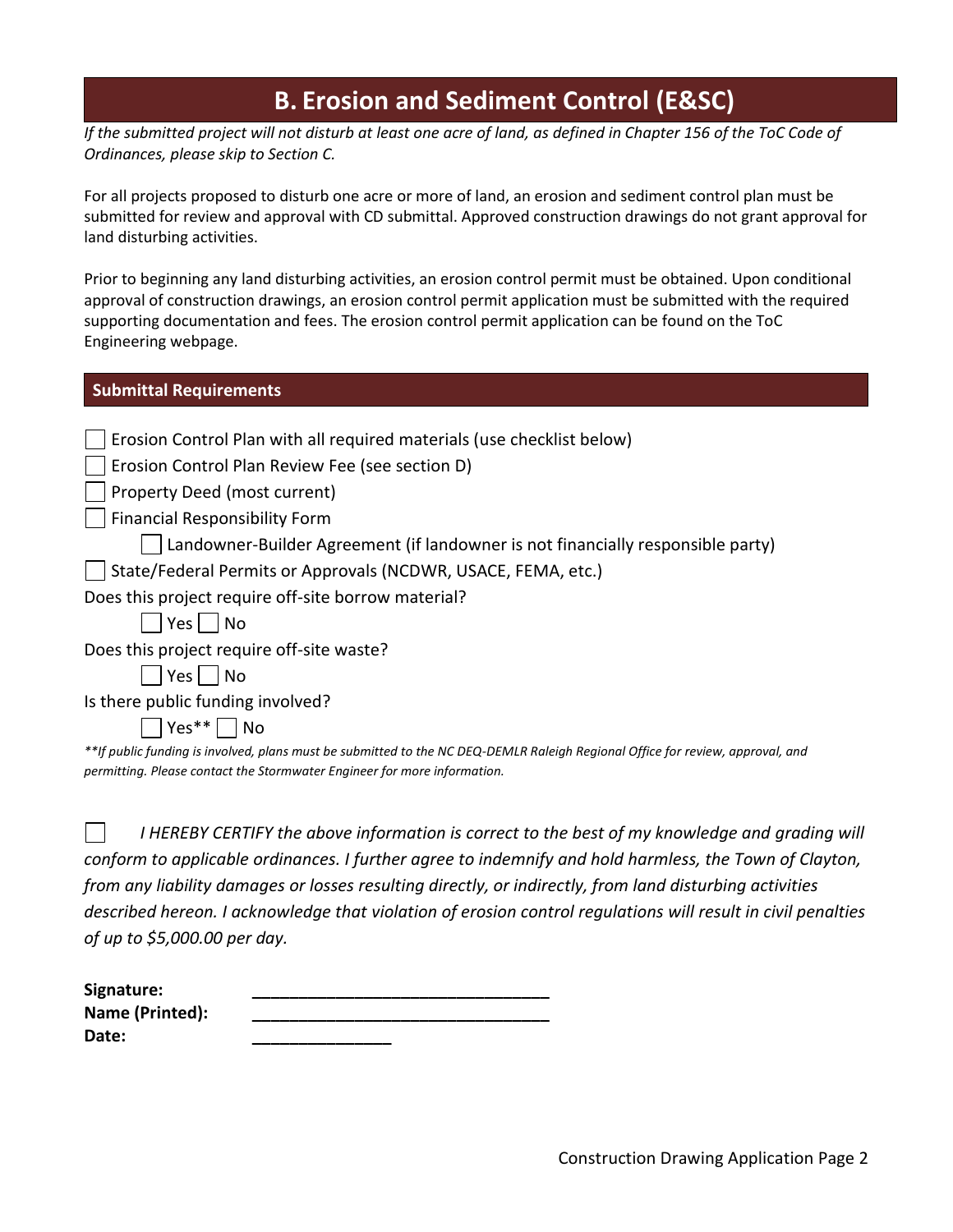# **C. Construction Drawing Review Instructions and Process**

Applicants may submit Construction Drawing Applications and fees to the Engineering Department on a rolling basis (accepted daily). For more information on submittals, instructions, or processes, please contact the Planning and Engineering Development Services Coordinator at 919.359.9390 or at [planning](mailto:planning-engineeringsubmittals@townofclaytonnc.org)[engineeringsubmittals@townofclaytonnc.org.](mailto:planning-engineeringsubmittals@townofclaytonnc.org)

Submittals can be delivered in person, mailed, and/or electronically using the following addresses:

**In-Person and UPS/Fedex Delivery: USPS Mailed Delivery: Town of Clayton, Engineering Department Town of Clayton, Engineering Department Attn: Development Services Coordinator Attn: Development Services Coordinator 111 E. Second Street PO Box 879 Clayton, NC 27520 Clayton, NC 27528**

Electronic Submission\*: [planning-engineeringsubmittals@townofclaytonnc.org](mailto:planning-engineeringsubmittals@townofclaytonnc.org) *\*Electronic submissions are still required to provide one (1) hardcopy submission; see Section E for more information.*

### **Construction Drawing Review Timeline:**

- Applicant completes submittal to the Town: Staff performs completeness review and notification provided to applicant within two (2) business days.
- Initial review: Review completed by staff twenty-five (25) business days immediately following notification of acceptance.
- Initial review comments: Staff provides applicant with review comments within three (3) business days of review completion. Review comments are valid for 90 calendar days.
- Subsequent reviews: Review completed by staff fifteen (15) business days immediately following notification of acceptance.
	- $\circ$  NCDOT Driveway Permits and Encroachment Agreement, FTSE and DWR permit applications must be submitted to staff for review during subsequent reviews. Staff will review and provide signed applications to applicant upon utility comments affecting applications being addressed (if applicable).
- Subsequent review comments: Staff provides applicant with review comments within two (2) business days of review completion. Review comments are valid for 90 days.
- Conditional Plan Approval: Upon submittal addressing all outstanding review comments, staff provides applicant with a conditional plan approval letter within two (2) business days of review completion. The following additional items will occur during Conditional Plan Approval:
	- o Staff provides invoice for Construction Inspection Fees and Water Meters
	- o Approved FTSE and DWR permits provided to Town (if applicable)
	- o Other agency approvals provided to Town (NCDOT, NCDEQ, NCDWR, etc.)
	- o Developer pays all applicable Construction Inspection Fees and Water Meters
	- $\circ$  Applicant provides Town with utility product and material submittal for review
	- o Applicant provides applications for E&SC permit (if applicable)
	- o Applicant provides application for Stormwater permit with associated fees and securities (if applicable)
- Final Plan Approval and E&SC Permit: Upon completion of all outstanding items on conditional plan approval letter, staff will provide the applicant with a final construction drawing approval letter and E&SC permit
- Pre-Construction Meeting: Upon receipt of final construction drawing plan approval letter, the applicant shall request a pre-construction meeting with the Engineering and Inspections Coordinator. Pre-Construction meeting will be scheduled no sooner than three (3) business days after the request based on staff availability.
- Construction: Contractor may commence construction following the pre-construction meeting.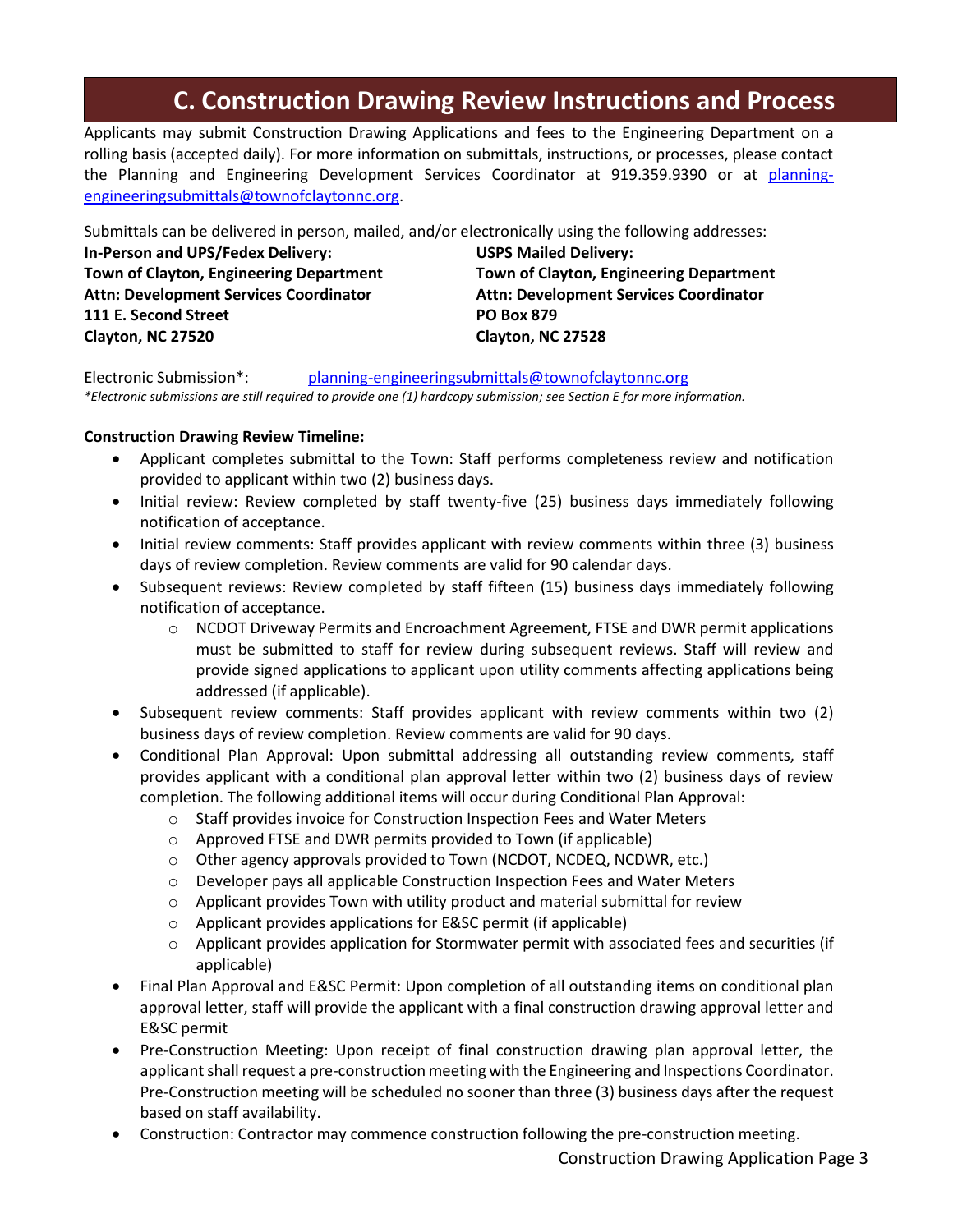## **D.Review Fee Calculation**

The Applicant is responsible for calculating review fees for all applicable documents upon submittal of the Construction Drawings Application. All engineering review fees must be paid **at time of submittal**. Submittals will not be accepted until review fees have been paid. Engineering staff will verify review fee calculations are correct and all submittals are subject to additional fees based on the documents submitted. Any additional fees must be paid **before** review comments will be provided to the applicant. Engineering fees are payable by check or credit card. For more info about fees, please review the ToC Comprehensive List of Fees and Charges or contact the Planning and Engineering Development Services Coordinator at 919.359.9390 or at [planning-engineeringsubmittals@townofclaytonnc.org.](mailto:planning-engineeringsubmittals@townofclaytonnc.org)

| Construction Plan Subdivision Review (Initial Fee includes 1 <sup>st</sup> and 2 <sup>nd</sup> Review):           |  |
|-------------------------------------------------------------------------------------------------------------------|--|
|                                                                                                                   |  |
| □Re-Review: \$300 base fee per review = \$<br>□Re-Review: \$300 base fee per review = \$<br>□                     |  |
| Construction Plan Sites Review (Initial Fee includes 1 <sup>st</sup> and 2 <sup>nd</sup> Review):                 |  |
| $\Box$ Initial: \$500 base fee + \$30 per acre (rounded to nearest acre) x _______# of acres = \$____________     |  |
| Fee Amount                                                                                                        |  |
|                                                                                                                   |  |
| Infrastructure Only (Road, Sewer, and/or Water Extension):                                                        |  |
|                                                                                                                   |  |
| <b>Pump Station Design Review:</b>                                                                                |  |
|                                                                                                                   |  |
|                                                                                                                   |  |
| Water and/or Sewer Extension Permit Forms (DWR, FTA, FTSE, etc.):                                                 |  |
|                                                                                                                   |  |
| Stormwater Plan Review (Initial Fee includes 1 <sup>st</sup> and 2 <sup>nd</sup> Review):                         |  |
| Initial:                                                                                                          |  |
| For projects up to 7 acres (rounded to nearest acre):                                                             |  |
|                                                                                                                   |  |
| For projects greater than 7 acres (rounded to nearest acre):                                                      |  |
|                                                                                                                   |  |
|                                                                                                                   |  |
| Erosion Control Plan Review (Initial Fee includes 1 <sup>st</sup> and 2 <sup>nd</sup> Review):                    |  |
| *applicable for all projects disturbing over 1 acre                                                               |  |
| $\Box$ Initial & 2 <sup>nd</sup> Review: \$250 base fee per acre (rounded to nearest acre) x _______# of acres =  |  |
|                                                                                                                   |  |
|                                                                                                                   |  |
| <b>Construction Plan Amendment/Revision Review</b>                                                                |  |
| $\Box$ \$300 base fee + \$5 per revised sheet x _______# of revised sheets = \$_______________________ Fee Amount |  |
|                                                                                                                   |  |
|                                                                                                                   |  |

## **Total Fee Submitted: \$\_\_\_\_\_\_\_\_\_\_\_\_\_**

**Mail Check to: In-Person Payments: PO Box 879 111 E. Second Street Clayton, NC 27528 Clayton, NC 27520**

**Town of Clayton, Engineering Department Town of Clayton, Engineering Department**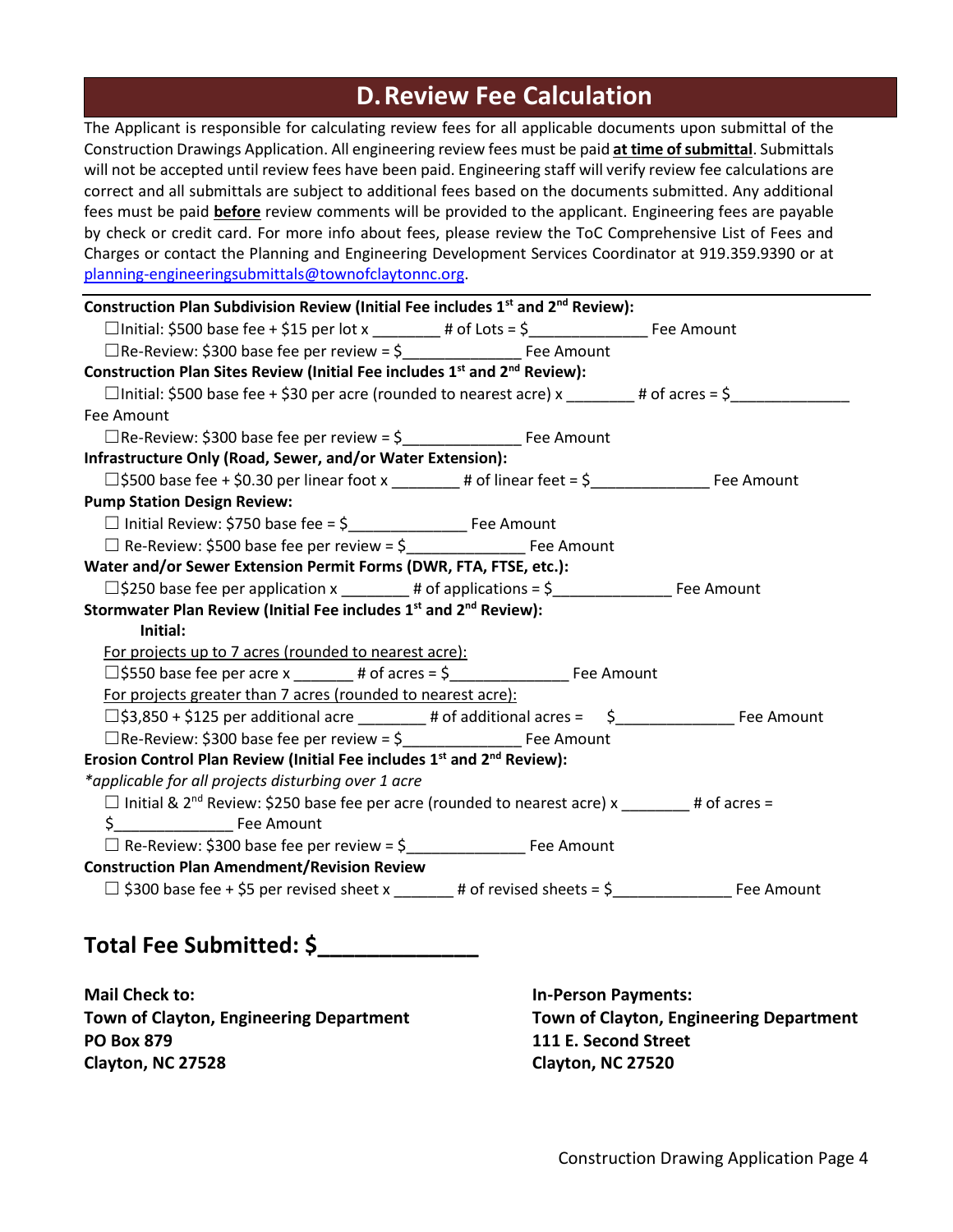## **E. Construction Drawing Checklist**

The application and all required materials must be submitted using the checklist below. Incomplete submittals, or those containing inaccurate information will be deemed not accepted. All required plan notes from the Master Plan, Preliminary Plat, Administrative Amendment, or Special Use Permit shall be carried over, including conditions of approval. **This checklist provides minimum submittal requirements and should not be considered comprehensive. Additional information may be required to be submitted in subsequent reviews.**

### **\*\* INCOMPLETE SUBMITTALS WILL NOT BE ACCEPTED\*\***

| <b>General Requirements:</b>                                                                              |                                            |  |  |  |
|-----------------------------------------------------------------------------------------------------------|--------------------------------------------|--|--|--|
| One (1) electronic set in PDF format containing the entire application and submittal documents,           |                                            |  |  |  |
| including all plan sheets and all required supplemental information below.                                |                                            |  |  |  |
| One (1) hardcopy set containing the <i>entire</i> application and submittal documents, including all plan |                                            |  |  |  |
| sheets (24" x 36") and all required supplemental information below.                                       |                                            |  |  |  |
| All plan sheets shall be signed and sealed by a professional engineer, including details. Digital or      |                                            |  |  |  |
| electronic signatures are acceptable. Scanned signatures or images will not be accepted. The Town         |                                            |  |  |  |
| reserves the right to reject any digital signature deemed not valid.                                      |                                            |  |  |  |
| Town of Clayton Engineering Stamp on each sheet                                                           |                                            |  |  |  |
| All conditions set forth by Town Council and TRC have been met in the enclosed documents.                 |                                            |  |  |  |
| Applicant comment response letter (resubmittals only)                                                     |                                            |  |  |  |
| Plan Sheets (Plan Sheets shall be labeled and ordered using the following list):                          |                                            |  |  |  |
| <b>Cover Sheet</b>                                                                                        | <b>Utility Plan</b>                        |  |  |  |
| <b>Existing Conditions</b>                                                                                | Street and Utility Plan & Profiles         |  |  |  |
| Site/Subdivision Plan                                                                                     | Circulation Plan (Fire and Garbage Trucks) |  |  |  |
| <b>Easement Exhibit Map</b>                                                                               | Signage and Striping Plan                  |  |  |  |
| Phased Erosion Control & Grading Plan                                                                     | Greenway Plan & Profile (if applicable)    |  |  |  |
| Phase 1 - Clearing and Grubbing                                                                           | Landscape Plan                             |  |  |  |
| Phase 2 - Final                                                                                           | <b>Engineering Details</b>                 |  |  |  |
| Grading and Drainage Plan                                                                                 | <b>Lighting Plan</b>                       |  |  |  |
| <b>Stormwater Control Measure Detail</b>                                                                  |                                            |  |  |  |
| <b>Engineering Reports:</b>                                                                               |                                            |  |  |  |
| <b>Stormwater Management Calculations</b>                                                                 |                                            |  |  |  |
| Pre/Post and Total Nitrogen                                                                               |                                            |  |  |  |
| Storm drainage calculations including gutter spread, outlet protection, HGL and culvert analysis          |                                            |  |  |  |
| Environmental Assessments - DWQ/USACE Documentation                                                       |                                            |  |  |  |
| Erosion control design calculations                                                                       |                                            |  |  |  |
| 8 % x 11 copies of USGS and Johnston County Soil Survey with project location identified                  |                                            |  |  |  |
| Fire Flow Analysis/Water System Model                                                                     |                                            |  |  |  |
|                                                                                                           |                                            |  |  |  |
| Traffic Impact Analysis (if applicable)                                                                   |                                            |  |  |  |
| Geotechnical Reports for pavement design                                                                  |                                            |  |  |  |
| The following reports may be required for certain projects: Sewer Analysis, Pump Station Study, and/or    |                                            |  |  |  |
| Flood Study                                                                                               |                                            |  |  |  |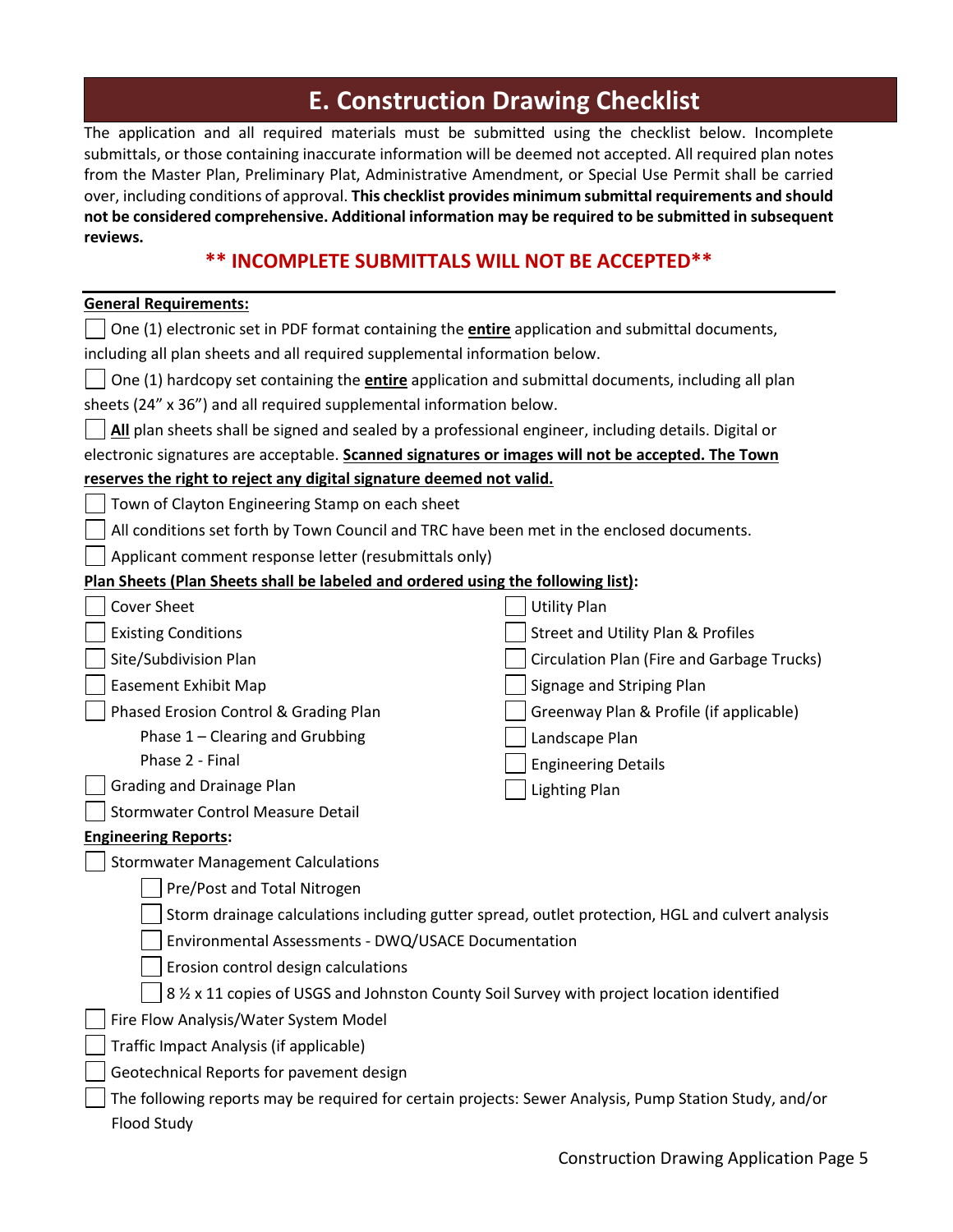#### **Construction Drawing Sheet Checklist**

### **Please Check "Yes" or 'N/A" to indicate if information is provided or not applicable.**

### *In addition to the criteria listed herein, plans must demonstrate compliance with all applicable provisions of Town code ordinances, Town of Clayton Design Standards, specifications and construction details, and any other adopted ordinances, plans, or policies.*

| Provided? |     |                                                                                                                                                                                                                             |
|-----------|-----|-----------------------------------------------------------------------------------------------------------------------------------------------------------------------------------------------------------------------------|
| Yes       | N/A | <b>Base Information for Each Plan Sheet</b>                                                                                                                                                                                 |
|           |     | Name, address, telephone number, and fax number of Engineer, Architect, or<br>landscape Architect licensed in the State of North Carolina responsible for the<br>plans.                                                     |
|           |     | Date of drawing preparation and all revision dates                                                                                                                                                                          |
|           |     | Sheet number and title                                                                                                                                                                                                      |
|           |     | North arrow (except detail and elevation sheets)                                                                                                                                                                            |
|           |     | The scale of drawings listed in feet per inch in both graphic and numeric scale.<br>Engineering scale no smaller than $1'' = 25'$ and larger than $1'' = 100''$ is<br>recommended (except detail and elevation sheets)      |
|           |     | Seal and signature of Registered Design Professional registered in the State of<br>North Carolina.                                                                                                                          |
|           |     | Name of proposed development in title block                                                                                                                                                                                 |
|           |     | Project number in the lower right corner (number assigned once project<br>submitted)                                                                                                                                        |
|           |     | Town of Clayton Signature Block in the lower right corner                                                                                                                                                                   |
|           |     | <b>Cover Sheet Information</b>                                                                                                                                                                                              |
|           |     | Name of proposed development                                                                                                                                                                                                |
|           |     | Vicinity map at 1" = 400' with project boundary clearly marked. There must be<br>sufficient detail and legibility to locate the project in reference to nearby roads                                                        |
|           |     | The dates, resolution or ordinance number(s), and details of any previously<br>approved rezoning, design, or sign guidelines for the project title                                                                          |
|           |     | All general notes                                                                                                                                                                                                           |
|           |     | Sheet Index (Note: The plan must be in the same order as this checklist)                                                                                                                                                    |
|           |     | Provide table with total quantities of proposed public infrastructure to be<br>maintained by the Town in Linear Feet (Water Line, Sewer Line, Streets,<br>Sidewalk, Greenway, Storm Drainage outside of right-of-way, etc.) |
|           |     | Provide table with total quantities of residential driveways, sanitary sewer,<br>and water taps, and proposed water meters by size                                                                                          |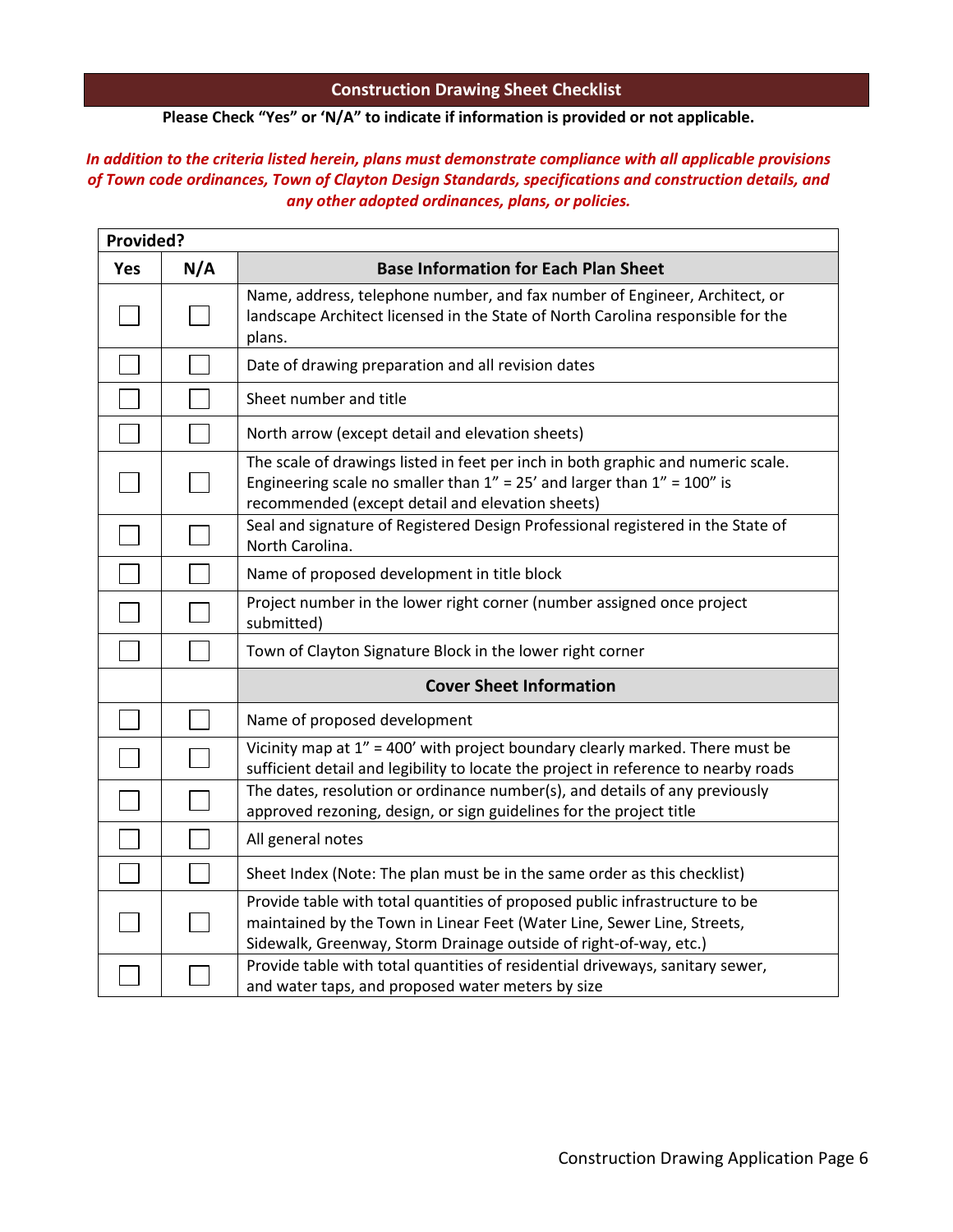| Provided? |     |                                                                                                                                                                                                                                                                                                                                                                                                                                               |
|-----------|-----|-----------------------------------------------------------------------------------------------------------------------------------------------------------------------------------------------------------------------------------------------------------------------------------------------------------------------------------------------------------------------------------------------------------------------------------------------|
| Yes       | N/A | <b>Existing Conditions Survey</b>                                                                                                                                                                                                                                                                                                                                                                                                             |
|           |     | Property lines clearly represented showing all bearings and distances, with an<br>accuracy of closure in accordance with the Standards of Practice in NC GS 47-<br>30 from a current survey. Sufficient data must be included to reproduce on the<br>ground every straight or curved boundary line, lot line, right-of-way line, and<br>easement. Survey must be signed and sealed by a North Carolina Licensed<br>Professional Land Surveyor |
|           |     | Names of adjoining property owners and subdivisions                                                                                                                                                                                                                                                                                                                                                                                           |
|           |     | Jurisdictional boundaries (if applicable)                                                                                                                                                                                                                                                                                                                                                                                                     |
|           |     | Right(s)-of-way or easement(s) e.g., street, railroad, and utility                                                                                                                                                                                                                                                                                                                                                                            |
|           |     | Street name, right-of-way width, public or private, and state road number                                                                                                                                                                                                                                                                                                                                                                     |
|           |     | Water, sewer, natural gas, and other utility lines                                                                                                                                                                                                                                                                                                                                                                                            |
|           |     | Existing structures (buildings, fences, etc.)                                                                                                                                                                                                                                                                                                                                                                                                 |
|           |     | Topographic contours (cite source) extended 50 feet beyond project limits                                                                                                                                                                                                                                                                                                                                                                     |
|           |     | Surface Waters (label top of bank)                                                                                                                                                                                                                                                                                                                                                                                                            |
|           |     | Riparian buffers (label zones 1 & 2)                                                                                                                                                                                                                                                                                                                                                                                                          |
|           |     | FEMA 100-year floodplain and floodway boundaries including FIRM number                                                                                                                                                                                                                                                                                                                                                                        |
|           |     | Outline generally forested areas (note any significance stands of trees)                                                                                                                                                                                                                                                                                                                                                                      |
|           |     | Wetlands                                                                                                                                                                                                                                                                                                                                                                                                                                      |
|           |     | Rock outcroppings                                                                                                                                                                                                                                                                                                                                                                                                                             |
|           |     | Cemeteries                                                                                                                                                                                                                                                                                                                                                                                                                                    |
|           |     | Streets and Driveways within 500' of the project site                                                                                                                                                                                                                                                                                                                                                                                         |
|           |     | Other significant existing features                                                                                                                                                                                                                                                                                                                                                                                                           |

| Provided?  |     |                                                       |
|------------|-----|-------------------------------------------------------|
| <b>Yes</b> | N/A | <b>Site/Subdivision Plan</b>                          |
|            |     | Name of project (AKA names if applicable)             |
|            |     | Parcel identification number (and/or Tag number)      |
|            |     | Site data table including:                            |
|            |     | Property size (acres and square feet)<br>$\bullet$    |
|            |     | Property location (Town limits or ETJ)<br>$\bullet$   |
|            |     | Existing zoning district<br>$\bullet$                 |
|            |     | Proposed zoning district (if applicable)<br>$\bullet$ |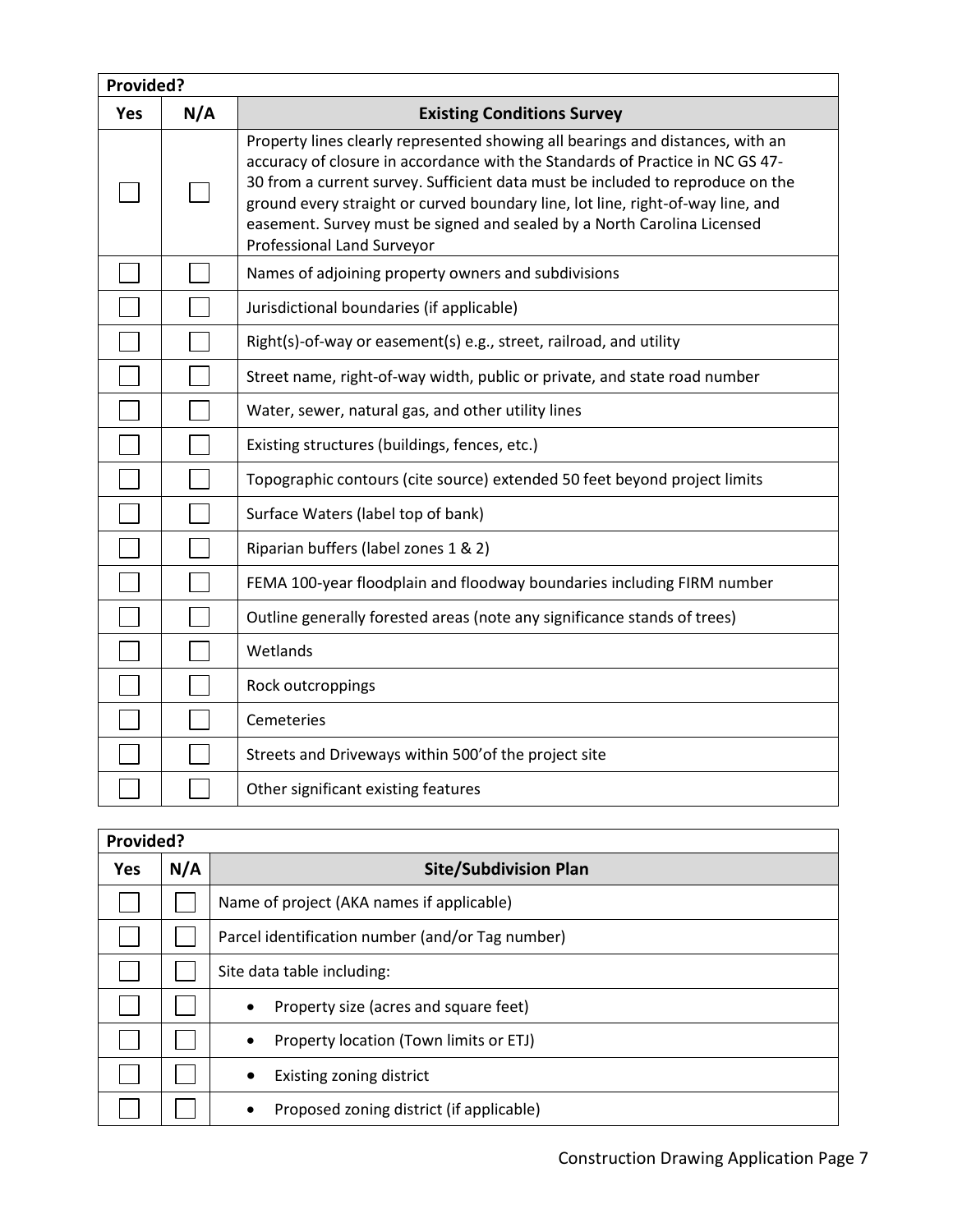| Provided?  |     |                                                                                                                    |
|------------|-----|--------------------------------------------------------------------------------------------------------------------|
| <b>Yes</b> | N/A | <b>Site/Subdivision Plan Continued</b>                                                                             |
|            |     | Overlay (if applicable)                                                                                            |
|            |     | <b>Existing use</b>                                                                                                |
|            |     | Proposed use                                                                                                       |
|            |     | Number of seats/students/fueling positions (as applicable).<br>٠                                                   |
|            |     | Number of housing units proposed, per housing unit type.<br>٠                                                      |
|            |     | Existing density (number of units per acre)<br>$\bullet$                                                           |
|            |     | Proposed density (number of units per acre)<br>٠                                                                   |
|            |     | Existing intensity (gross floor area)<br>٠                                                                         |
|            |     | Proposed intensity (gross floor area)                                                                              |
|            |     | Floor area ratio<br>$\bullet$                                                                                      |
|            |     | Building coverage (as percentage of total site)<br>$\bullet$                                                       |
|            |     | Existing and proposed pervious surface area (sq ft and as % of total site)<br>٠                                    |
|            |     | Existing and proposed impervious surface area (sq ft and as % of total site)<br>٠                                  |
|            |     | Table of maximum allowable impervious surface area proposed for each<br>٠<br>lot/outparcel                         |
|            |     | Building height (number of stories and in feet)<br>٠                                                               |
|            |     | Required parking (list requirement i.e., 1 space per 300 SF)<br>٠                                                  |
|            |     | Proposed parking                                                                                                   |
|            |     | Required/proposed handicap accessible parking                                                                      |
|            |     | Required loading space(s)                                                                                          |
|            |     | Provide name of Electric Provider.                                                                                 |
|            |     | Provide name of Water Provider.                                                                                    |
|            |     | Provide name of Sewer Provider.                                                                                    |
|            |     | Identify adjacent property owners, their parcel ID number, current zoning, and<br>present use.                     |
|            |     | Identify the affected area for amendments to previously approved projects.                                         |
|            |     | Identify the location of lots, buildings and structures with finished floor elevations<br>and applicable setbacks. |
|            |     | Identify existing right of ways.                                                                                   |
|            |     | Identify Watershed Protection Areas.                                                                               |
|            |     | Identify existing (public and private) easements.                                                                  |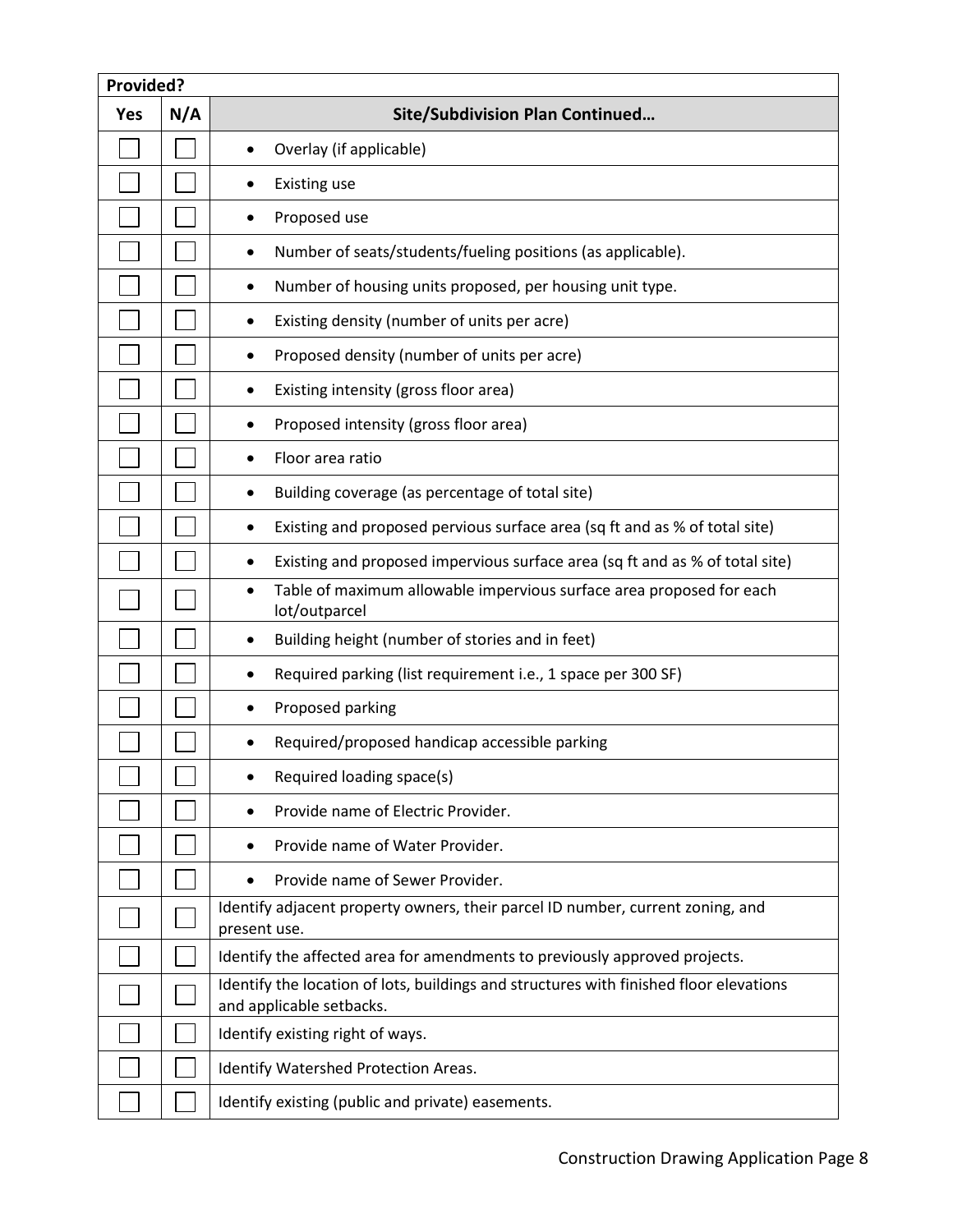| Provided? |     |                                                                                                                                                                                                                       |
|-----------|-----|-----------------------------------------------------------------------------------------------------------------------------------------------------------------------------------------------------------------------|
| Yes       | N/A | <b>Site/Subdivision Plan Continued</b>                                                                                                                                                                                |
|           |     | Identify proposed (public and private) easements.                                                                                                                                                                     |
|           |     | Identify Open Space/Common Areas.                                                                                                                                                                                     |
|           |     | Identify and dimension clear sight triangle at project ingress/egress points.                                                                                                                                         |
|           |     | Identify driveways, curb and gutter, cross section with ROW.                                                                                                                                                          |
|           |     | Identify location of any required bicycle parking/racks (including # of spaces)                                                                                                                                       |
|           |     | Provide boundaries of Resource Conservation Areas                                                                                                                                                                     |
|           |     | Provide an off-street parking and loading layout (with details, dimensions, and<br>access location). Accessible parking requirements are listed in NCSBC Volume 1C,<br>1999 edition. Show traffic circulation arrows. |
|           |     | Provide queuing details for drive-up/drive-thru facilities (if applicable).                                                                                                                                           |
|           |     | Provide stop conditions for all intersections, including drive aisles                                                                                                                                                 |
|           |     | Provide the locations and dimensions of existing and proposed sidewalks.                                                                                                                                              |
|           |     | Provide ADA ramps and crosswalks at all intersections and other crossings                                                                                                                                             |
|           |     | Provide the location and details of refuse collection areas.                                                                                                                                                          |
|           |     | Provide the location, size, and orientation of freestanding signs. (Signage requires<br>additional permitting by the Planning Department)                                                                             |
|           |     | Identify the location and nature of all recreational facilities and common areas.                                                                                                                                     |
|           |     | Identify alternative modes of transportation including school stops, pedestrian<br>connections, and bicycle paths.                                                                                                    |
|           |     | Identify proposed phasing (phasing lines) of construction.                                                                                                                                                            |
|           |     | Cul-de-sacs must be dimensioned.                                                                                                                                                                                      |
|           |     | Identify cluster mailbox unit (CBU) locations and details.                                                                                                                                                            |
|           |     |                                                                                                                                                                                                                       |

| Provided?  |     |                                                                                                    |
|------------|-----|----------------------------------------------------------------------------------------------------|
| <b>Yes</b> | N/A | <b>Phased Erosion Control and Grading Plan</b>                                                     |
|            |     | <b>Existing and Proposed Contours</b>                                                              |
|            |     | Boundaries of Total Tract (including project limits)                                               |
|            |     | Off-Site Conditions (ownership, zoning, drainage areas impacting site,<br>and adjacent topography) |
|            |     | Drainage area map for erosion control devices                                                      |
|            |     | Existing utility and stormwater easements, storm drainage, basins, and<br><b>SCMs</b>              |
|            |     | Existing lot lines and lot numbers                                                                 |
|            |     | Stream centerlines, stream buffers, wetlands, flood plains                                         |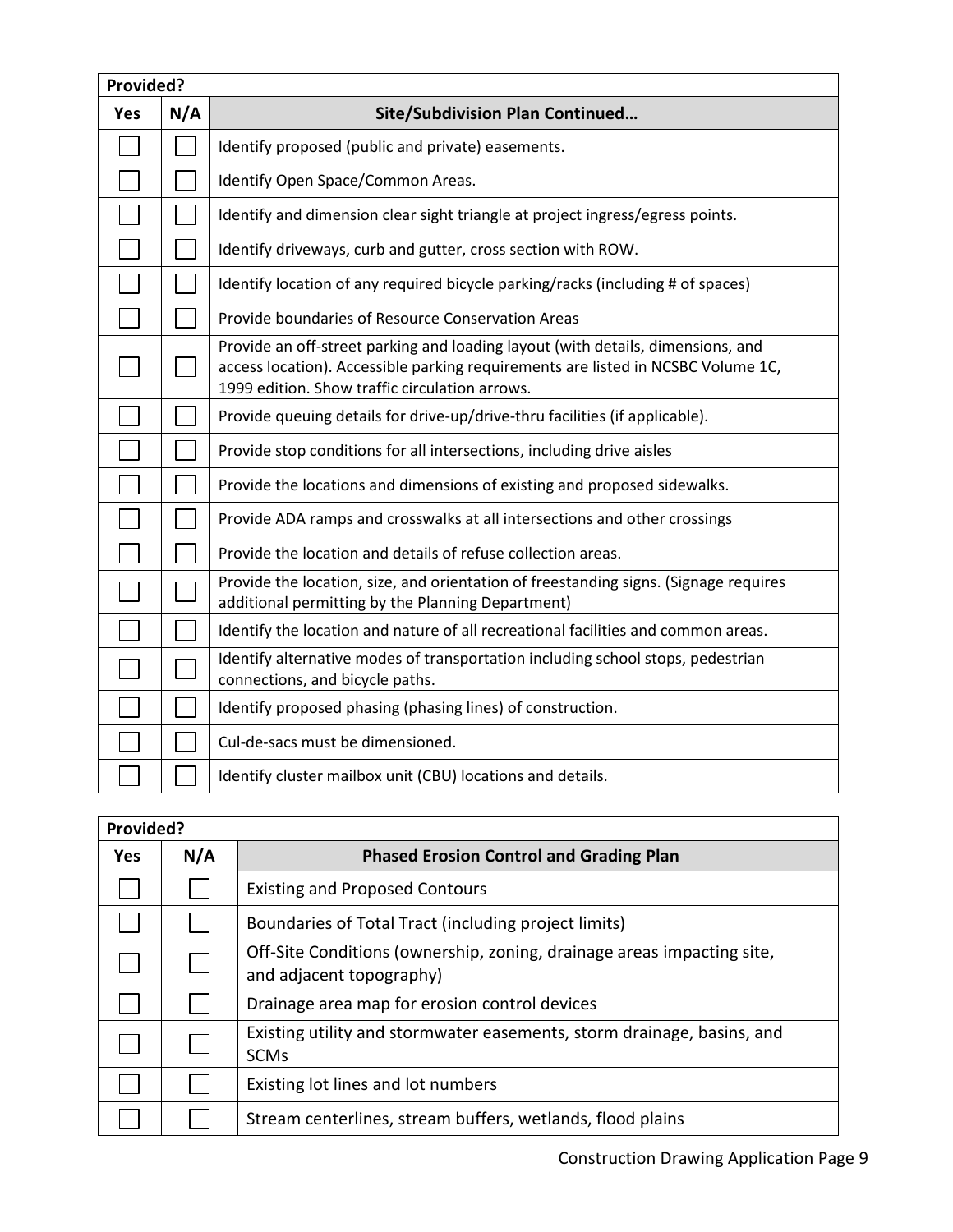| Provided?  |     |                                                                                                                                                                                                                                                                                     |
|------------|-----|-------------------------------------------------------------------------------------------------------------------------------------------------------------------------------------------------------------------------------------------------------------------------------------|
| <b>Yes</b> | N/A | <b>Phased Erosion Control and Grading Plan Continued</b>                                                                                                                                                                                                                            |
|            |     | Temporary Erosion Controls to be shown on Plans:                                                                                                                                                                                                                                    |
|            |     | Erosion control calculations (sediment basin, trap, skimmer,<br>$\bullet$<br>ditch, etc.)                                                                                                                                                                                           |
|            |     | Skimmer basins<br>$\bullet$                                                                                                                                                                                                                                                         |
|            |     | Calculations for PAM application, rates, and specifications<br>$\bullet$<br>(including soil test reports to determine correct soil charge and<br>product)                                                                                                                           |
|            |     | Temporary construction entrance(s) with dimensions<br>٠                                                                                                                                                                                                                             |
|            |     | Silt fence (metal posts spaced 6 feet apart)<br>٠                                                                                                                                                                                                                                   |
|            |     | Silt fence outlets (Special Sediment Control Fence)<br>$\bullet$                                                                                                                                                                                                                    |
|            |     | Tree protection areas and fencing with "DO NOT ENTER TREE<br>$\bullet$<br>PROTECTION AREA" signage in English and Spanish<br>Required around perimeter of site<br>$\circ$<br>Required around all buffer zones<br>$\circ$<br>Required in all tree save areas (around drip line)<br>O |
|            |     | Diversion ditches                                                                                                                                                                                                                                                                   |
|            |     | Inlet protection<br>٠                                                                                                                                                                                                                                                               |
|            |     | Utilities (Water, Sewer, easements, and sediment controls)<br>$\bullet$                                                                                                                                                                                                             |
|            |     | Borrow and spoil areas<br>$\bullet$                                                                                                                                                                                                                                                 |
|            |     | Proposed improvements (roads, parking areas, grassed,<br>$\bullet$<br>landscaped, and natural areas)                                                                                                                                                                                |
|            |     | Stormwater network (inlets, culverts, swales, ditches, channels,<br>$\bullet$<br>drainage easements)                                                                                                                                                                                |
|            |     | Permanent erosion/stormwater controls (locations of<br>dissipaters, ditch linings, armoring, retaining walls, etc.)                                                                                                                                                                 |
|            |     | Detail drawings (sections, elevations, and perspectives of<br>$\bullet$<br>measures sufficient for construction)                                                                                                                                                                    |
|            |     | Construction sequence notes                                                                                                                                                                                                                                                         |

| Provided?  |     |                                                                                                        |  |
|------------|-----|--------------------------------------------------------------------------------------------------------|--|
| <b>Yes</b> | N/A | <b>Grading and Drainage Plan</b>                                                                       |  |
|            |     | An overall drainage and grading plan shall be provided showing existing and<br>proposed contours       |  |
|            |     | Plan-Drainage structure ID, rim/grate, inlet and outlet inverts, pipe<br>diameter, material, and slope |  |
|            |     | One (1) foot contour lines                                                                             |  |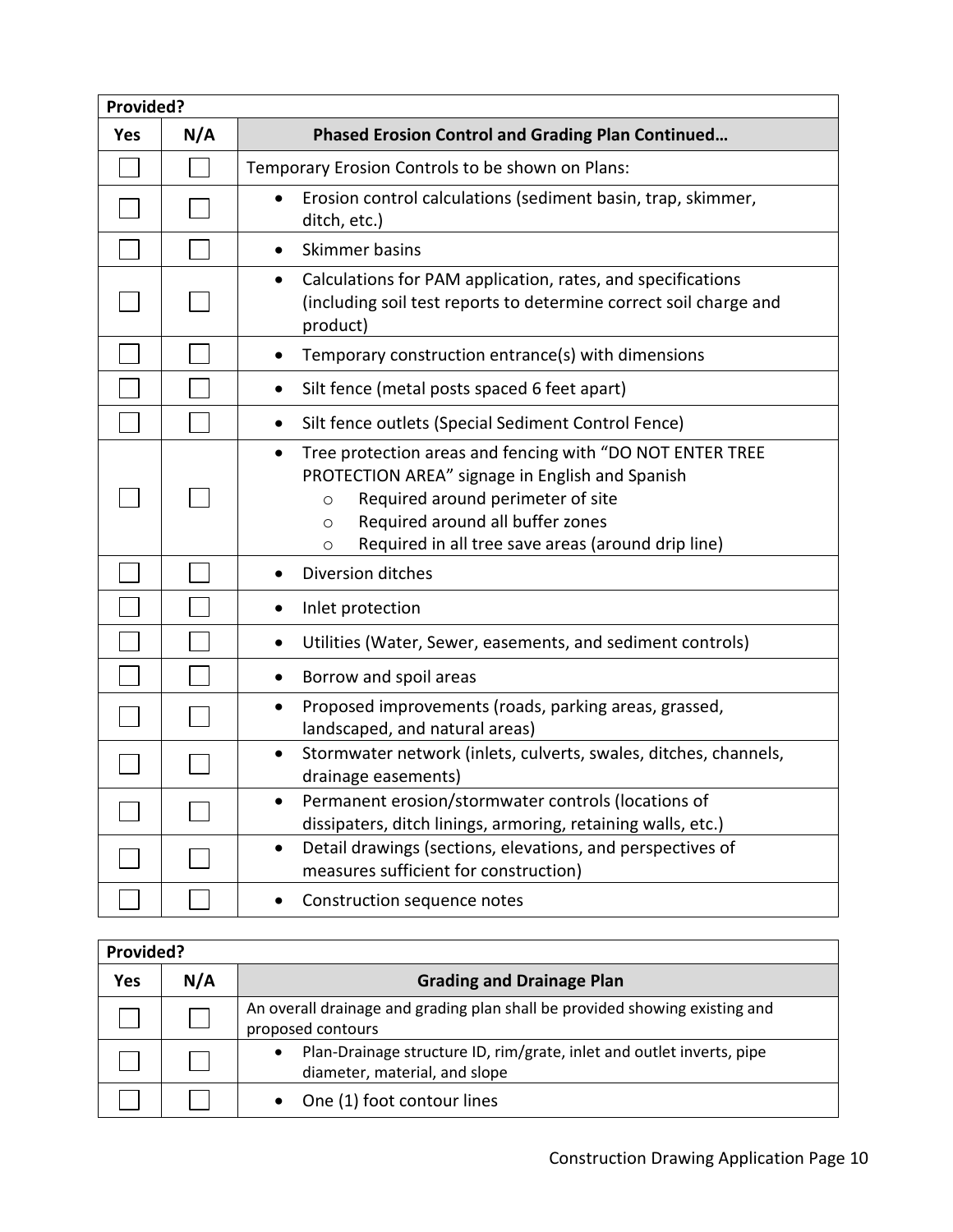| Provided?  |     |                                                                                                                                                                                                     |
|------------|-----|-----------------------------------------------------------------------------------------------------------------------------------------------------------------------------------------------------|
| <b>Yes</b> | N/A | <b>Grading and Drainage Plan Continued</b>                                                                                                                                                          |
|            |     | Spot elevations along accessible routes, ramps, parking stalls,<br>$\bullet$<br>building entrances, corners, curb / pavement corners and grade<br>changes, high points, tie-in points, swales, etc. |
|            |     | Location of all existing and proposed utilities (screened), and<br>$\bullet$<br>blow-up of utilities conflicts                                                                                      |
|            |     | All existing and proposed easements<br>$\bullet$                                                                                                                                                    |
|            |     | FEMA 100-year floodplain and floodway boundaries including<br>$\bullet$<br>FIRM number                                                                                                              |
|            |     | Surface waters (show& label top of bank) & wetlands<br>$\bullet$                                                                                                                                    |
|            |     | Location, width, and type of each riparian buffer encroaching<br>$\bullet$<br>within the site measured from the top of the stream bank                                                              |
|            |     | Show all building roof leaders with note<br>$\bullet$                                                                                                                                               |
|            |     | Stormwater Layout Design                                                                                                                                                                            |
|            |     | Location and size of pipes, culverts, and other storm drain system<br>$\bullet$<br>elements                                                                                                         |
|            |     | Stormwater Table - drainage ID, rim/gate, pipe diameter, material,<br>$\bullet$<br>slope, inlet and outlet inverts, structure type, drainage area and flow<br>into pipe structure                   |
|            |     | Drainage easement for all pipe collecting water from right-of-way<br>$\bullet$                                                                                                                      |
|            |     | Any extensions of storm drain outfalls across adjoining property and<br>$\bullet$<br>any private drainage easements needed to ensure discharge into<br>natural watercourse                          |
|            |     | Stormwater Quality/Quantity Stormwater Control Measures (SCMs)                                                                                                                                      |
|            |     | Each SCM must have an individual detail sheet with construction<br>details                                                                                                                          |
|            |     | Include a table of pertinent design parameters specific to eat SCM, but<br>not limited to:                                                                                                          |
|            |     | Drainage Area (sf)                                                                                                                                                                                  |
|            |     | Surface Area of SCM (sf)                                                                                                                                                                            |
|            |     | Land Use Areas (sf) (Impervious, Open Space, Woodlands, etc.)                                                                                                                                       |
|            |     | Design Storm Flows (Q1, Q2, Q10, Q25 & Q100)                                                                                                                                                        |
|            |     | Design Storm Water Surface Elevations                                                                                                                                                               |
|            |     | Free Board                                                                                                                                                                                          |
|            |     | Other pertinent BMP specific parameters                                                                                                                                                             |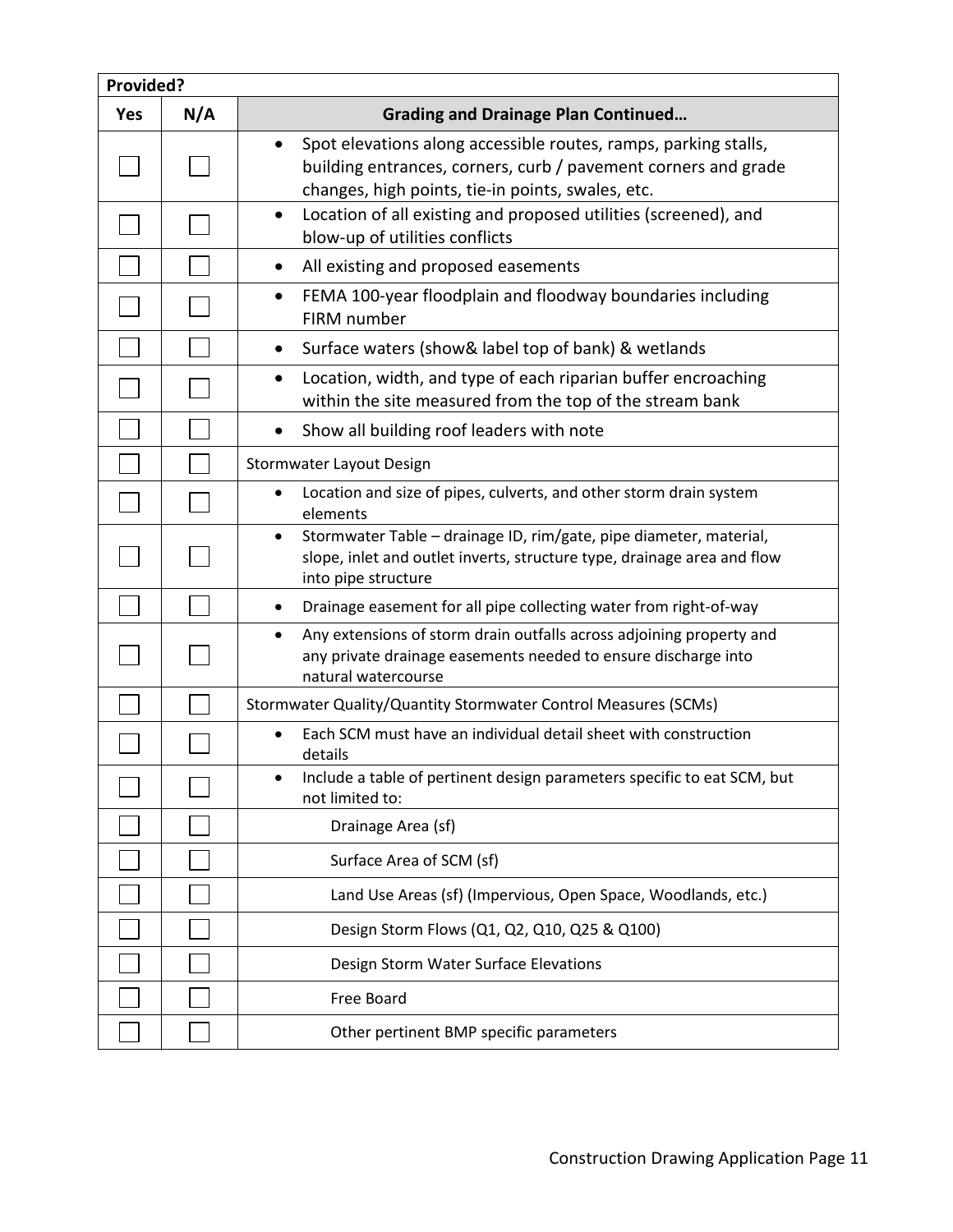| Provided?  |     |                                                                                                                                                                                                                                                                      |
|------------|-----|----------------------------------------------------------------------------------------------------------------------------------------------------------------------------------------------------------------------------------------------------------------------|
| <b>Yes</b> | N/A | <b>Utility Plan</b>                                                                                                                                                                                                                                                  |
|            |     | Property lines distinctly and accurately represented                                                                                                                                                                                                                 |
|            |     | Fire flow for building or project                                                                                                                                                                                                                                    |
|            |     | Add following note to each Utility Plan sheet: "All Town of<br>Clayton utility construction shall be performed in accordance<br>with Town of Clayton Standard Specifications and Details in<br>effect at time of utility permitting."                                |
|            |     | Phased projects have unique requirements, including individual<br>٠<br>permit requirements. See subsequent section: Phased Plan<br>Submittals                                                                                                                        |
|            |     | Provide an overall utility plan on a single sheet with a key to<br>$\bullet$<br>subsequent individual utility sheets                                                                                                                                                 |
|            |     | Show and label all retaining walls on the utility sheets. Include<br>$\bullet$<br>the extent of all structural elements including footings, tiebacks,<br>geofabric, etc. The utilities and the entire easement will need to<br>be free of these structural elements. |
|            |     | Include any proposed requests for oversized line(s) and label as<br>$\bullet$<br>such                                                                                                                                                                                |
|            |     | <b>Wastewater System</b>                                                                                                                                                                                                                                             |
|            |     | Indicate projected sewer flow (gpd) (adf) for development<br>٠<br>submitted. List the total linear footage of proposed sanitary<br>sewer line                                                                                                                        |
|            |     | Provide sewer plan and profile (include pipe material, line size,<br>$\bullet$<br>length, slope, stationing utility separations, ground elevation<br>and manhole inverts in, inverts out and top elevations,<br>diameters).                                          |
|            |     | Show existing and proposed easements for all sewer lines. Verify<br>easement width for proposed depth                                                                                                                                                                |
|            |     | Show sewer line services and cleanouts (first cleanout required<br>at the edge of the public easement or r/w) to each lot. Show<br>service perpendicular to the main.                                                                                                |
|            |     | If a pump station is being considered. It is suggested you discuss<br>$\bullet$<br>this in advance with Engineering staff.                                                                                                                                           |
|            |     | Show extensions of sewer to all upstream areas within the<br>$\bullet$<br>gravity sewer basin. Include accompanying easement.                                                                                                                                        |
|            |     | <b>Pump Station and Force Mains</b>                                                                                                                                                                                                                                  |
|            |     | Pump station and applicable force main have been previously<br>approved by Director of Engineering                                                                                                                                                                   |
|            |     | All shop drawings, design calculations, and site layout have been<br>٠<br>previously submitted for review (separate application process)                                                                                                                             |
|            |     | Has dedicated parcel of land for site, including buffer<br>٠<br>requirements                                                                                                                                                                                         |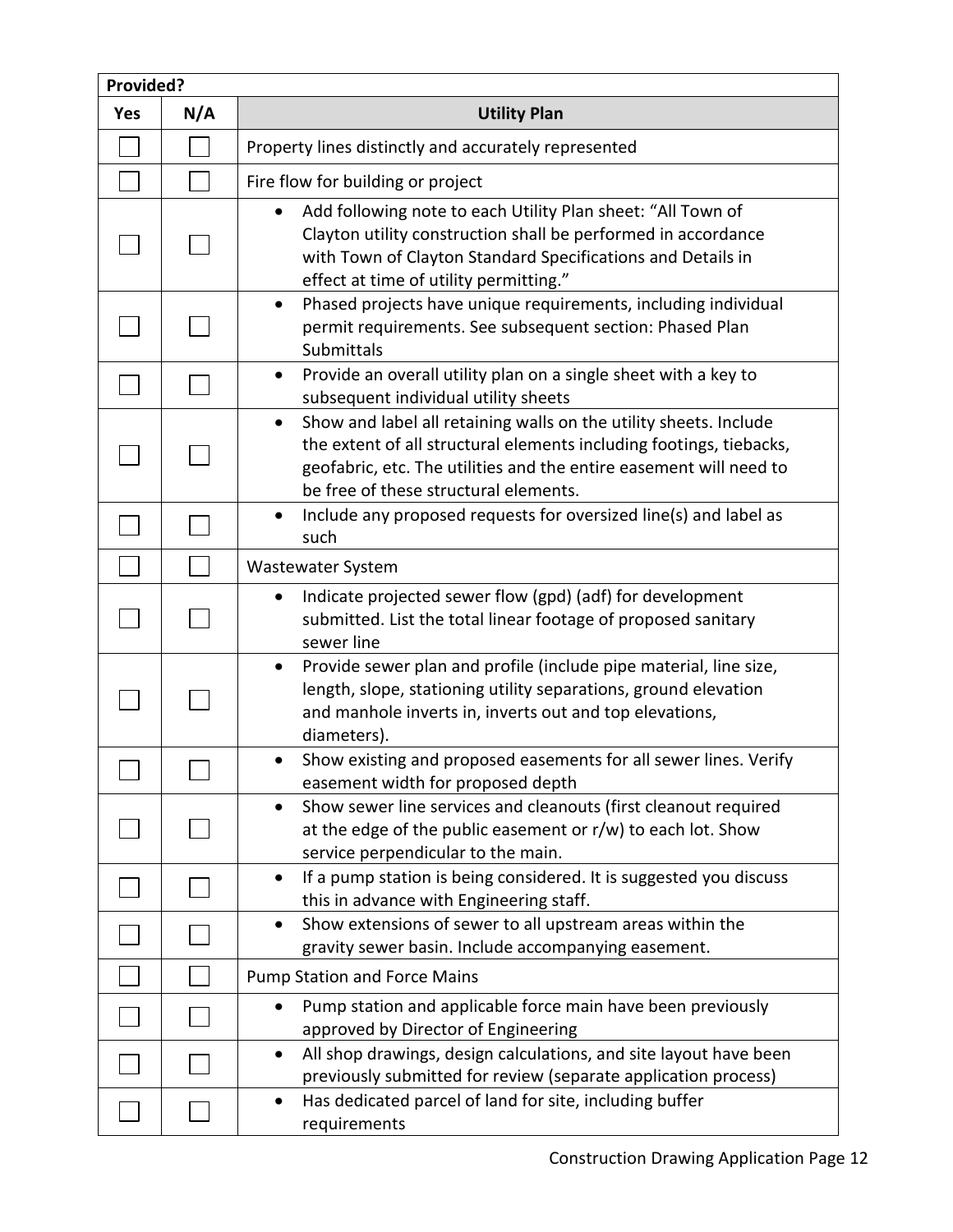| Provided?  |     |                                                                                                                                                                                                                                                                                                                                                                                                                                                                                                                             |
|------------|-----|-----------------------------------------------------------------------------------------------------------------------------------------------------------------------------------------------------------------------------------------------------------------------------------------------------------------------------------------------------------------------------------------------------------------------------------------------------------------------------------------------------------------------------|
| <b>Yes</b> | N/A | <b>Utility Plan Continued</b>                                                                                                                                                                                                                                                                                                                                                                                                                                                                                               |
|            |     | Has dedicated driveway from public right-of-way with<br>$\bullet$<br>appropriately sized access roadway or easement to station                                                                                                                                                                                                                                                                                                                                                                                              |
|            |     | Water System                                                                                                                                                                                                                                                                                                                                                                                                                                                                                                                |
|            |     | Plan shall include plan and profile views. (include pipe material,<br>line size, length)                                                                                                                                                                                                                                                                                                                                                                                                                                    |
|            |     | If the proposed development includes phases:                                                                                                                                                                                                                                                                                                                                                                                                                                                                                |
|            |     | Submit a separate utility sheet(s) for each individual phase. Each<br>phase will be required to have a separate water and sewer<br>permit                                                                                                                                                                                                                                                                                                                                                                                   |
|            |     | Where the sewer connection to existing Town of Clayton<br>collection system is conditioned upon the conditioned upon the<br>completion of any earlier phase(s), include a call-out note on the<br>phased utility sheets stating that the sewer cannot be accepted<br>until downstream sewer is connected to existing Town of<br>Clayton collection system that has been accepted. Do the same<br>for any sewer that is dependent on non-existing sewer located in<br>projects outside of this project that is under review. |
|            |     | Written sequence phasing plan                                                                                                                                                                                                                                                                                                                                                                                                                                                                                               |

| Provided?  |     |                                                                                                                                     |
|------------|-----|-------------------------------------------------------------------------------------------------------------------------------------|
| <b>Yes</b> | N/A | <b>Street and Utility Plan and Profile</b>                                                                                          |
|            |     | Plan/Profile Sheet                                                                                                                  |
|            |     | Sufficient field survey beyond property lines for sight distance<br>and/or transition to existing roadway                           |
|            |     | Proposed roadway design criteria                                                                                                    |
|            |     | Layout adequately dimensioned, radius                                                                                               |
|            |     | Existing proposed utilities                                                                                                         |
|            |     | Pavement marking and street signage plan in accordance with the<br>manual of Uniform Traffic Control Devices and/or NCDOT standards |
|            |     | <b>Cross Section</b>                                                                                                                |
|            |     | Pavement Design including geotechnical recommendation                                                                               |